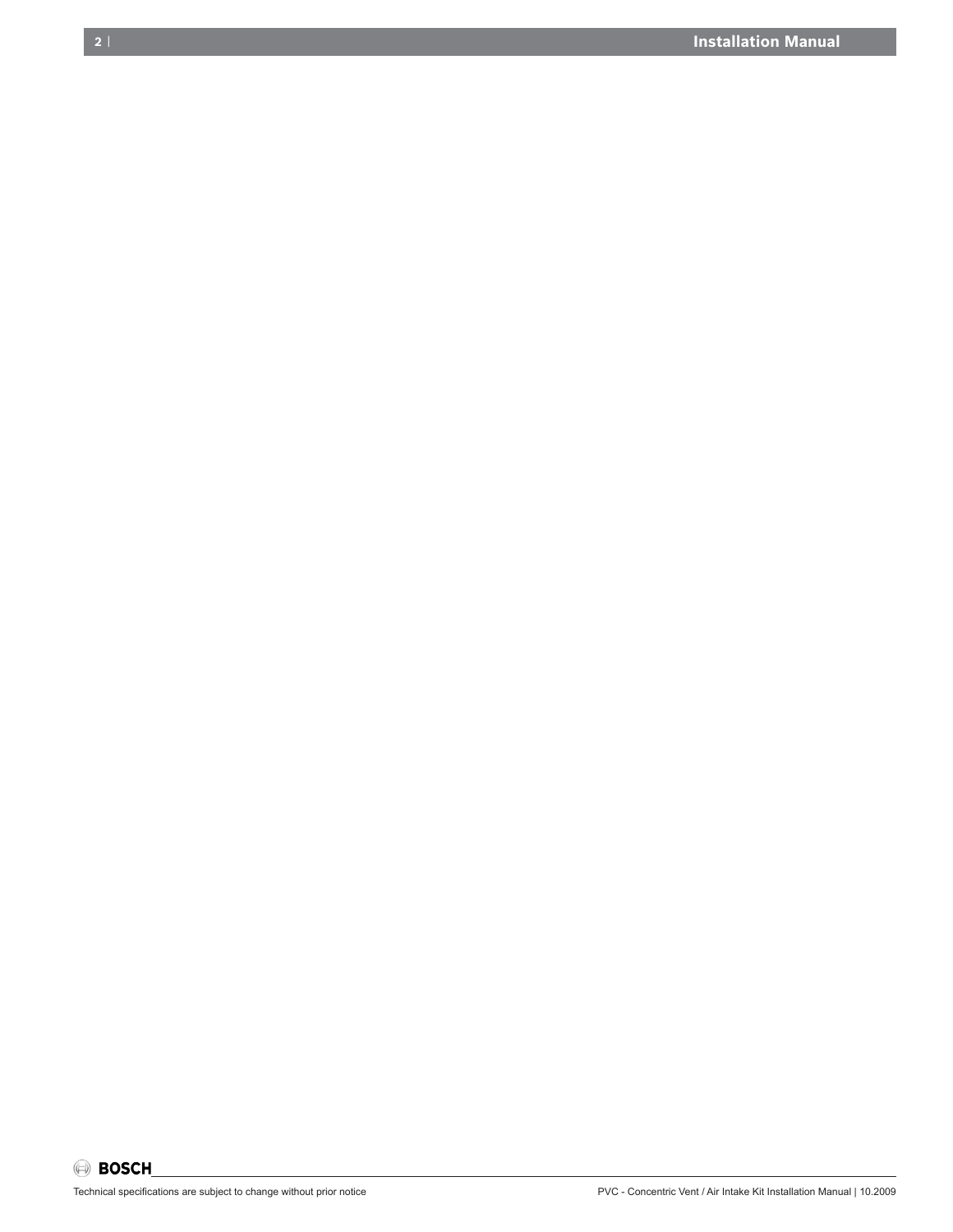## **Table of Contents**

| 1 Introduction                              |  |
|---------------------------------------------|--|
| 1.1 Items included with Concentric vent kit |  |
| 1.2 Venting material compatibility          |  |
| 1.3 Condensate drain                        |  |
|                                             |  |

PVC - Concentric Vent / Air Intake Kit Installation Manual | 10.2009 Technical specifications are subject to change without prior notice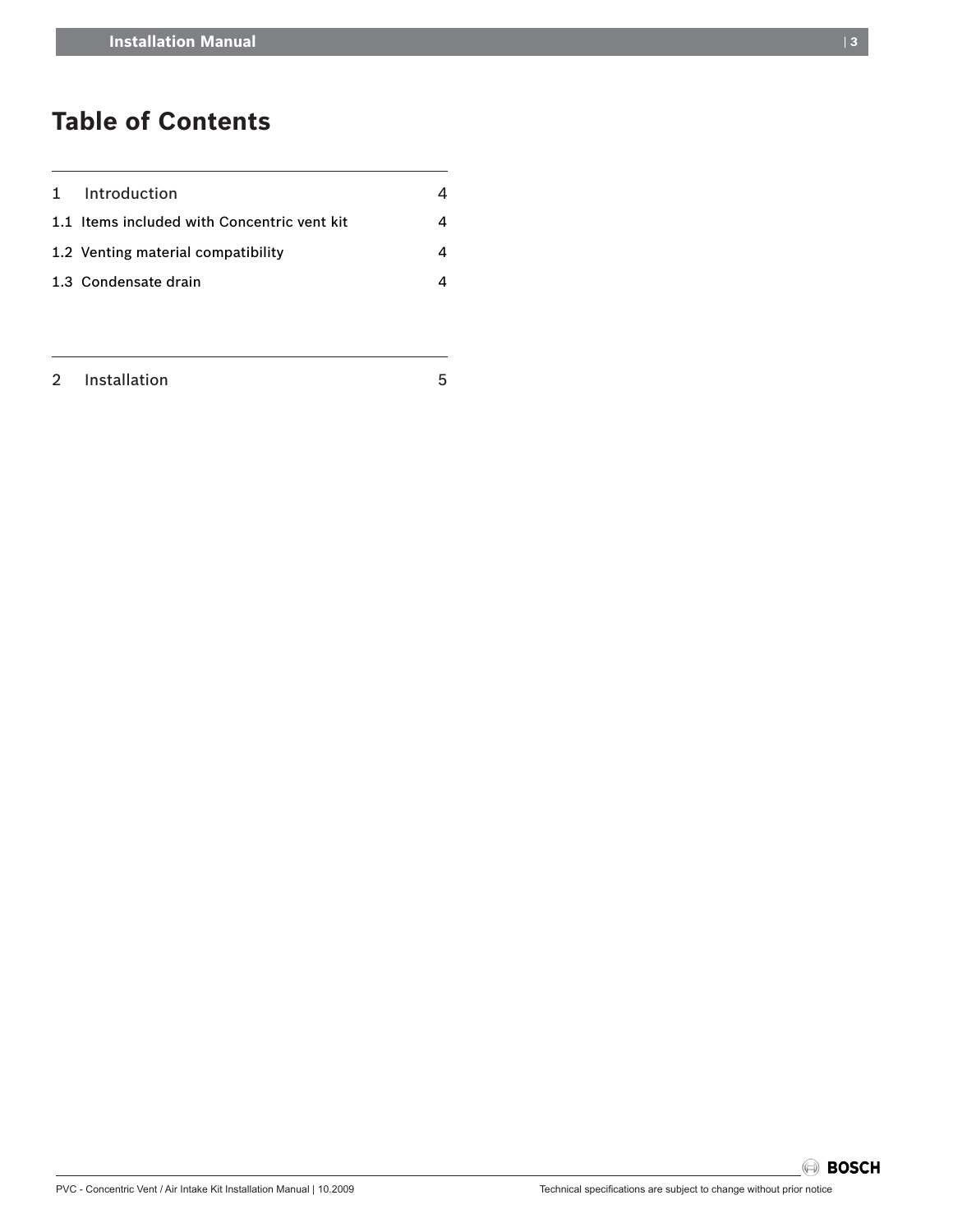### **1 Introduction**



**CAUTION:**

**The following is not a substitute for the tankless water heater installation manual. The entire installation must conform with the specifications listed in the tankless water heater installation manual.**

The following PVC concentric vent kit is designed to provide one penetration point through the exterior wall or roof for both combustion air and exhaust vent piping. The PVC concentric vent kit is compatible with the following Bosch tankless water heaters:

- GWH C 800 ES
- GWH C 920 ES
- GWH C 920 ESC
- Integra 500

#### **1.1 Items included with Concentric Vent Kit:**

See Figure 1



*Fig. 1 Concentric vent kit components* 

- Item 1 Concentric vent
- Item 2 Condensate drain tee
- Item 3 Condensate drain hose barb fitting

This kit can be ordered from your local wholesaler (part# 196016).

#### **1.2 Concentric Vent Kit dimensions**



*Fig. 2 Kit dimensions*

#### **1.2 Venting material compatibility**

The PVC concentric vent kit is System 636 approved for Canadian installations. The exhaust vent and combustion air piping materials and fittings must comply with the following:

| <b>Item</b>    | <b>Material</b>            | <b>United</b><br><b>States</b> | Canada                       |
|----------------|----------------------------|--------------------------------|------------------------------|
| Vent<br>or air | <b>PVC</b><br>schedule 40  | ANSI/ASTM D1785                |                              |
| pipe           | PVC-DWV                    | ANSI/ASTM D2665                |                              |
| and<br>fitting | <b>CPVC</b><br>schedule 40 | ANSI/ASTM F441                 | CSA or ULC<br>certified only |
|                | ABS-DWV<br>schedule 40     | ANSI/ASTM D2661                | $(ULC-S636)$                 |
| Pipe           | <b>PVC</b>                 | ANSI/ASTM D2564                |                              |
| cement         | <b>CPVC</b>                | ANSI/ASTM F493                 |                              |
| /primer        | ABS                        | ANSI/ASTM D2235                |                              |

*Table 1 Approved piping materials*



 **All exhaust vent connections must be glued, except for the exhaust accessory supplied with the water heater which is screwed into place on the top of the appliance.**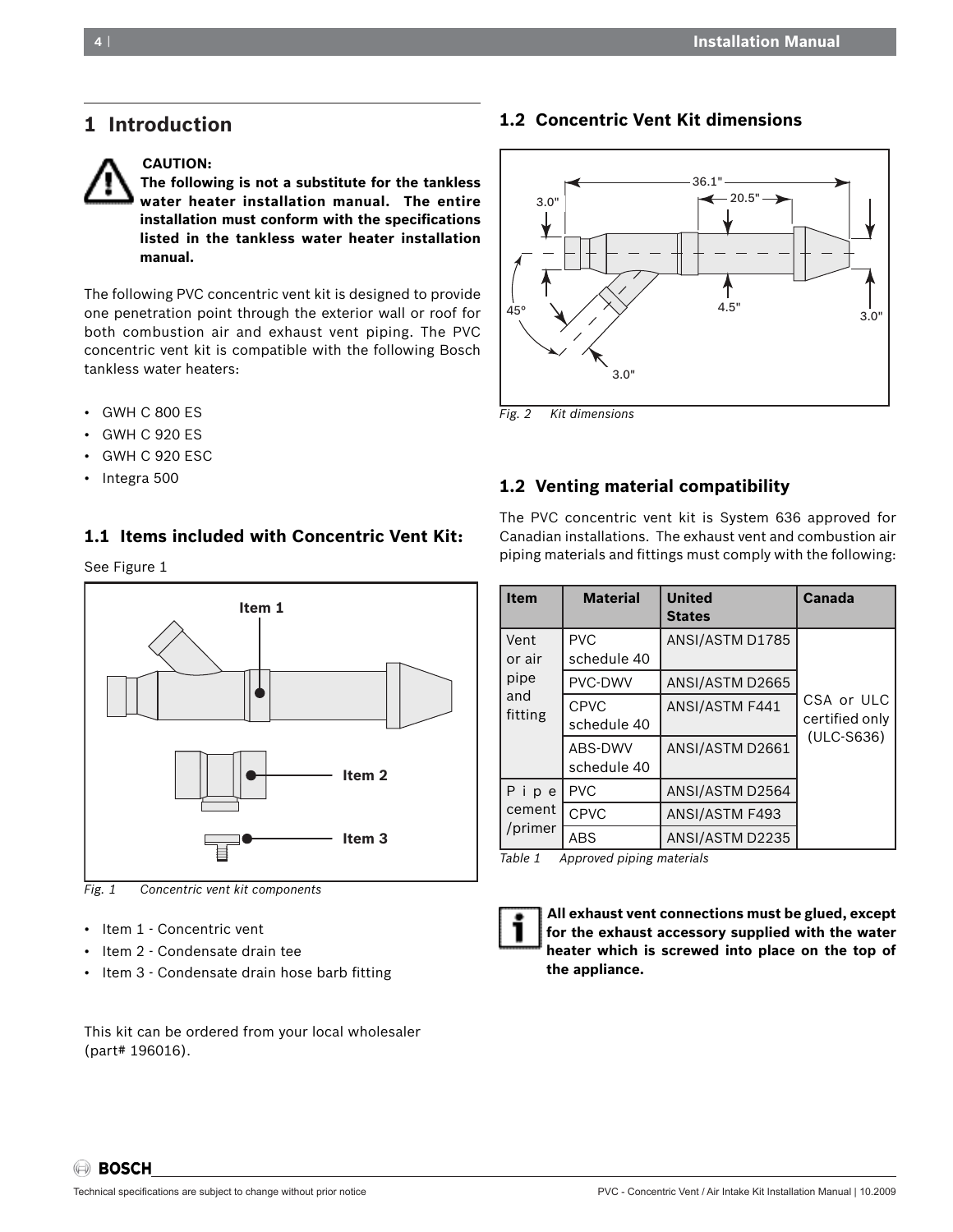#### **1.3 Condensate drain**

The supplied condensate drain tee and barb fitting (Fig. 1, Item 2 & 3) must be installed in the exhaust piping under the following conditions:

- All vertical terminating vent installations.
- Horizontal terminating vent installations where the total linear vent length is greater than 6 feet (1.8 m).
- Vent installations where any section of the exhaust vent pipe passes through an unconditioned space.

**The condensate drain hose barb fitting and the condensate drain tee must be glued. The end of the barbed fitting must be cut off to allow proper drainage. See Fig. 3.**



*Fig. 3 Condensate drain*

See Fig. 6 and Fig. 7 for examples of a condensate drain installation.

## **2 Installation**

- 1. Ensure all items listed in Section 1.1 are complete.
- 2. Common installation practice is to determine the termination and exterior wall penetration point first. Next, design the venting/intake piping layout back to the heater. Keep in mind, centrally locating the water heater, whenever possible, is recommended to keep hot water distribution times even thoughout the structure.
- 3. To determine the appropriate penetration point, refer to the allowable termination clearances listed in Figure 8.
- 4. Once penetration point is determined, cut a hole in the roof or wall large enough to accomodate the outer pipe of the concentric vent kit. The size of the hole can vary greatly depending on the roof pitch. All penetrations must be sealed according to local building codes.
- 5. Before installing, certain peices of the concentric vent kit must be glued.
	- A) Glue the inner pipe to the concentric Wye fitting (Fig. 4, Step 1).
	- B) Next, glue outer pipe to the concentric Wye fitting (Fig. 4, Step 2).



*Fig. 4 Concentric vent component assembly*

- 6.   With rain cap (Fig. 5) removed, slide assembly through the roof or wall penetration. (Install flashing if needed or required by code)
- 7. Glue inner pipe and outer pipe to the concentric rain cap.

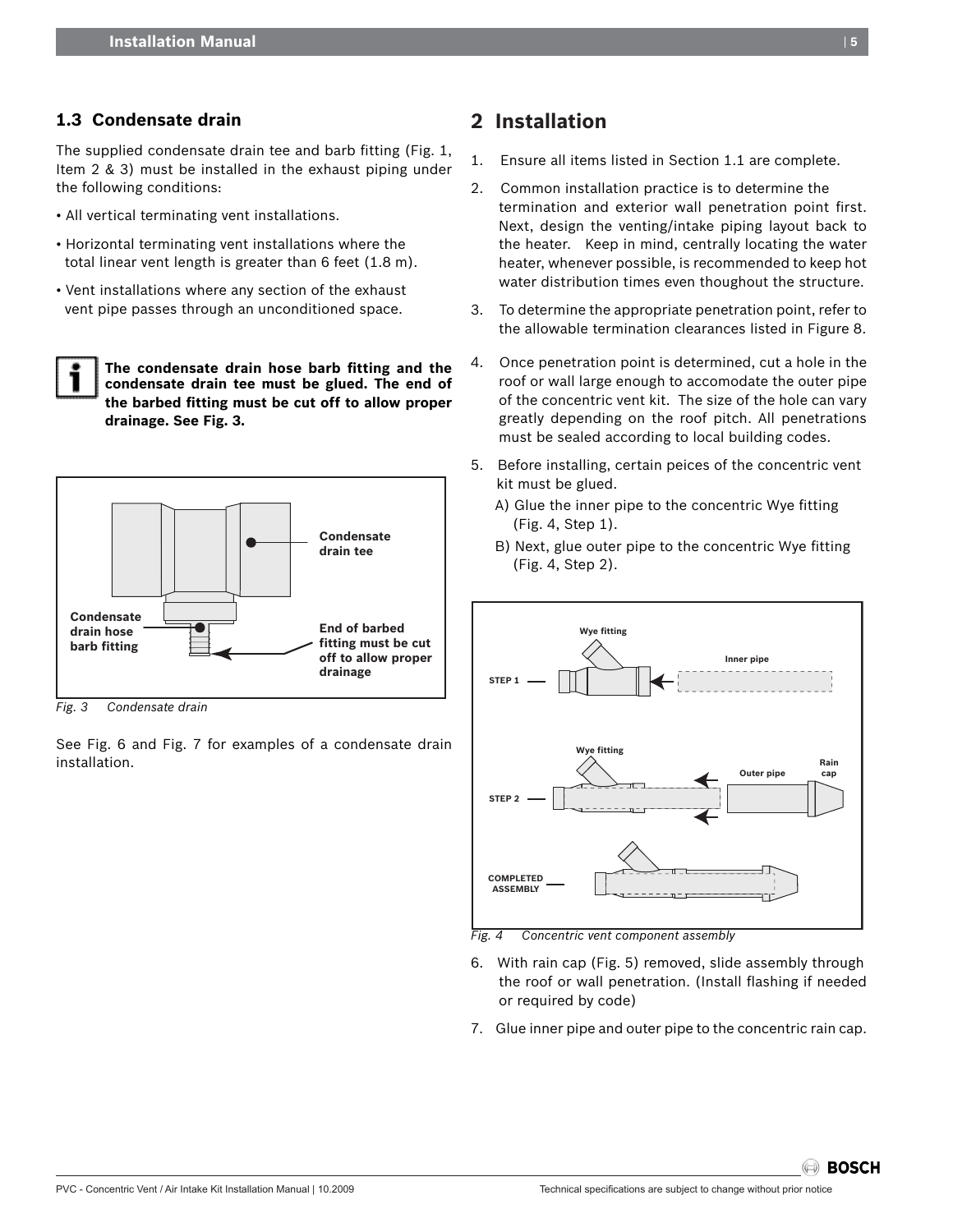- 8. Properly support the weight of the concentric vent kit with clamps/straps. Do not use the vent system it connects to for support purposes.
- 9. Connect combustion air piping to the combustion air connection on the kit. Connect exhaust vent piping to the exhaust connection on the kit (Fig. 5).



*Fig. 5 Concentric vent kit connections*

- 10. Finish exhaust vent and combustion air piping installation back to the water heater.
- 11. Complete tankless water heater installation per the water heater's installation manual (Fig. 6 and Fig.7).



*Fig. 7 Concentric vent installed - vertical penetration*



*Fig. 6 Concentric vent installed - horizontal penetration*

**BOSCH**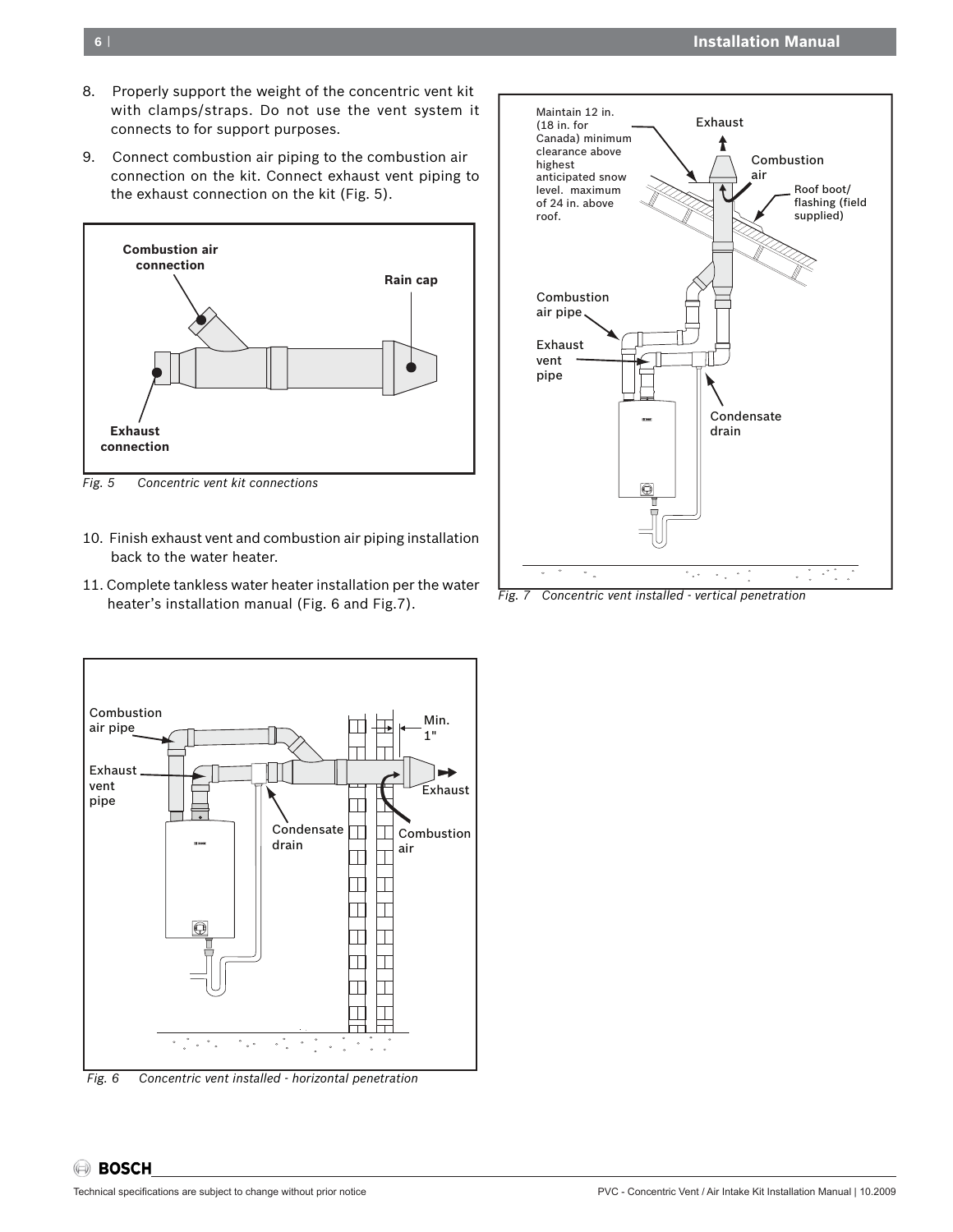

|   |                                                                                                                                                                      | 1)<br>Canadian installations                                      | U.S. installations $2)$                        |
|---|----------------------------------------------------------------------------------------------------------------------------------------------------------------------|-------------------------------------------------------------------|------------------------------------------------|
| A | Clearance above grade, veranda, porch, deck or balcony                                                                                                               | 12 in.                                                            | 12 in.                                         |
| B | Clearance to window or door that may be opened                                                                                                                       | 36 in.                                                            | 12 in.                                         |
| C | Clearance to permanently closed window                                                                                                                               | $\star$                                                           | $\star$                                        |
| D | Vertical clearance to ventilated soffit located above the vent<br>terminator within a horizontal distance of 2 feet (61cm) from the<br>center line of the terminator | $\star$                                                           | $\star$                                        |
| E | Clearance to unventilated soffit                                                                                                                                     | $\star$                                                           | $\star$                                        |
| F | Clearance to outside corner                                                                                                                                          | $\star$                                                           | $\star$                                        |
| G | Clearance to inside corner                                                                                                                                           | $\star$                                                           | $\star$                                        |
| Н | Clearance to each side of center line extended above meter/<br>regulator assembly                                                                                    | 36 in. within a height 15 feet above<br>meter/ regulator assembly | $\star$                                        |
|   | Clearance to service regulator vent outlet                                                                                                                           | 36 in.                                                            | $\star$                                        |
| J | Clearance to non-mechanical air supply inlet to building or the<br>combustion air inlet to any other application                                                     | 36 in.                                                            | 12 in.                                         |
| K | Clearance to mechanical air supply inlet                                                                                                                             | 72 in.                                                            | 36 in, above if within 10 feet<br>horizontally |
| L | Clearance above paved sidewalk or paved driveway located on<br>public property                                                                                       | 84 in. $3)$                                                       |                                                |
| M | Clearance under veranda, porch deck or balcony                                                                                                                       | 12 in. $4)$                                                       | $\star$                                        |

3) A vent shall not terminate directly above a sidewalk or paved driveway that is located between two single family dwellings and serves both dwellings.<br>4) Permitted only if veranda, porch, deck or balconyis fully open on

For clearances not specified in ANSI Z223.1 / NFPA54 or CSA-B149.1, one of the following shall be indicated:

a) A minimum clearance value determined by testing in accordance with section 2.20, or;

b) A reference to the following footnote:

"Clearance in accordance with local installation codes and the requirements of the gas supplier."

*Fig. 8 Required direct vent terminal clearances (twin pipe / concentric penetration)*